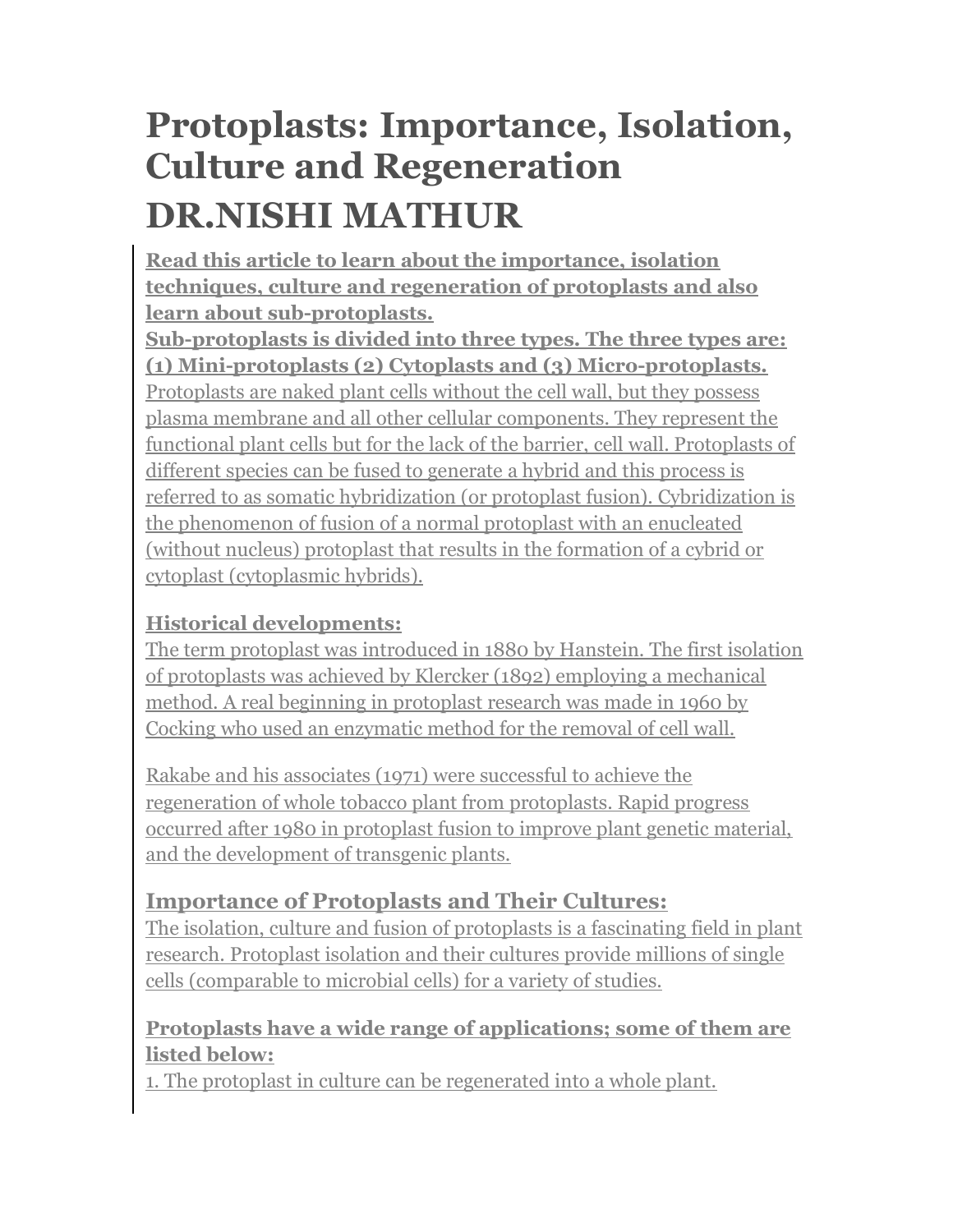2. Hybrids can be developed from protoplast fusion.

3. It is easy to perform single cell cloning with protoplasts.

4. Genetic transformations can be achieved through genetic engineering of protoplast DNA.

5. Protoplasts are excellent materials for ultra-structural studies.

6. Isolation of cell organelles and chromosomes is easy from protoplasts.

7. Protoplasts are useful for membrane studies (transport and uptake processes).

8. Isolation of mutants from protoplast cultures is easy.

Isolation of Protoplasts: Protoplasts are isolated by two techniques

1. Mechanical method

2. Enzymatic method

Mechanical Method:

Protoplas isolation by mechanical method is a crude and tedious procedure. This results in the isolation of a very small number of protoplasts.

The technique involves the following stages (Fig. 44.1):



1. A small piece of epidermis from a plant is selected.

2. The cells are subjected to plasmolysis. This causes protoplasts to shrink away from the cell walls.

3. The tissue is dissected to release the protoplasts.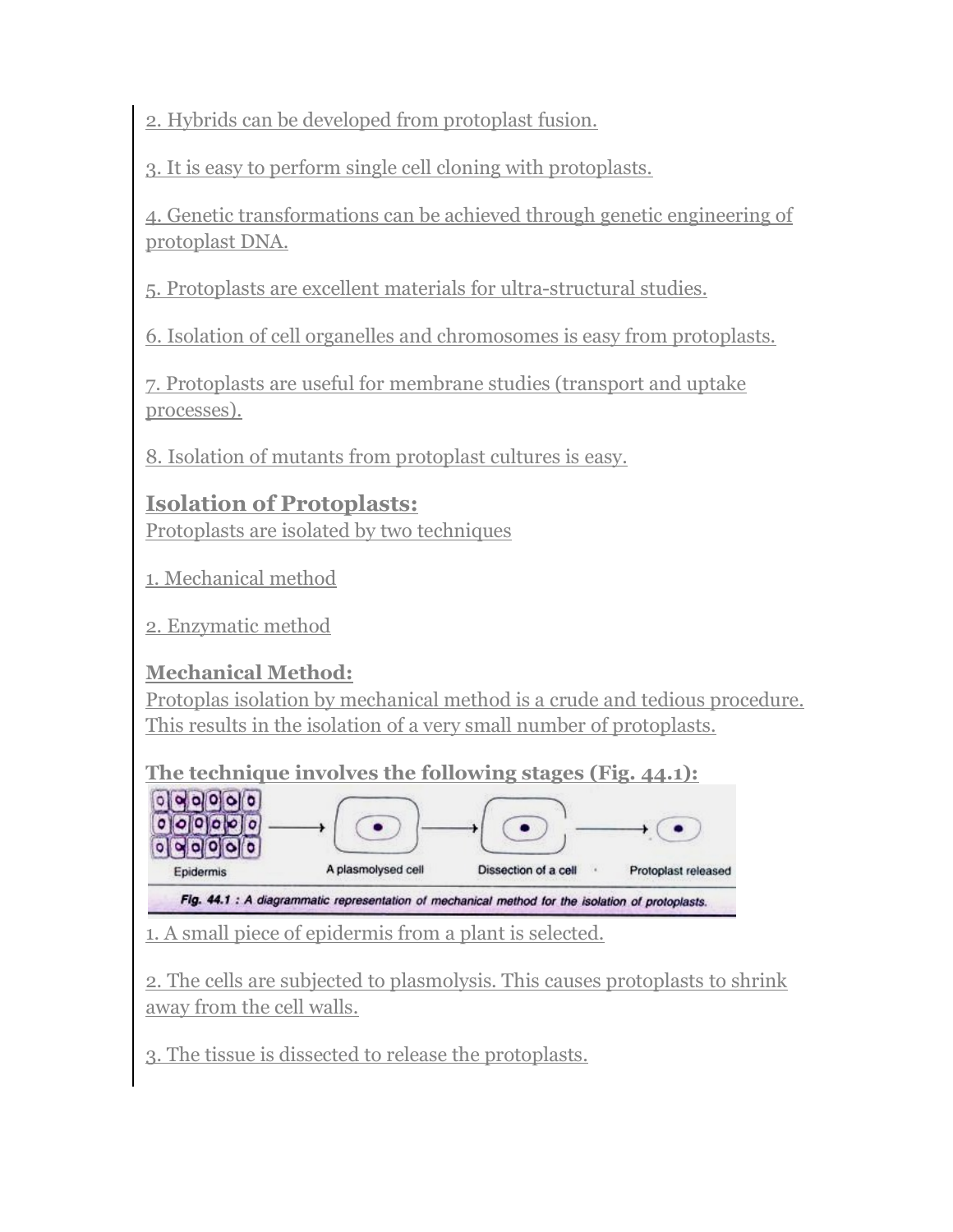## Mechanical method for protoplast isolation is no more in use because of the following limitations:

i. Yield of protoplasts and their viability is low.

ii. It is restricted to certain tissues with vacuolated cells.

iii. The method is laborious and tedious.

However, some workers prefer mechanical methods if the cell wall degrading enzymes (of enzymatic method) cause deleterious effects to protoplasts.

## Enzymatic Method:

Enzymatic method is a very widely used technique for the isolation of protoplasts. The advantages of enzymatic method include good yield of viable cells, and minimal or no damage to the protoplasts.

## Sources of protoplasts:

Protoplasts can be isolated from a wide variety of tissues and organs that include leaves, roots, shoot apices, fruits, embryos and microspores. Among these, the mesophyll tissue of fully expanded leaves of young plants or new shoots are most frequently used. In addition, callus and suspension cultures also serve as good sources for protoplast isolation.

## Enzymes for protoplast isolation:

The enzymes that can digest the cell walls are required for protoplast isolation. Chemically, the plant cell wall is mainly composed of cellulose, hemicellulose and pectin which can be respectively degraded by the enzymes cellulose, hemicellulose and pectinase. The different enzymes for protoplast isolation and the corresponding sources are given in Table 44.1.

In fact, the various enzymes for protoplast isolation are commercially available. The enzymes are usually used at a pH 4.5 to 6.0, temperature 25- 30°C with a wide variation in incubation period that may range from half an hour to 20 hours.

## The enzymatic isolation of protoplasts can be carried out by two approaches:

1. Two step or sequential method: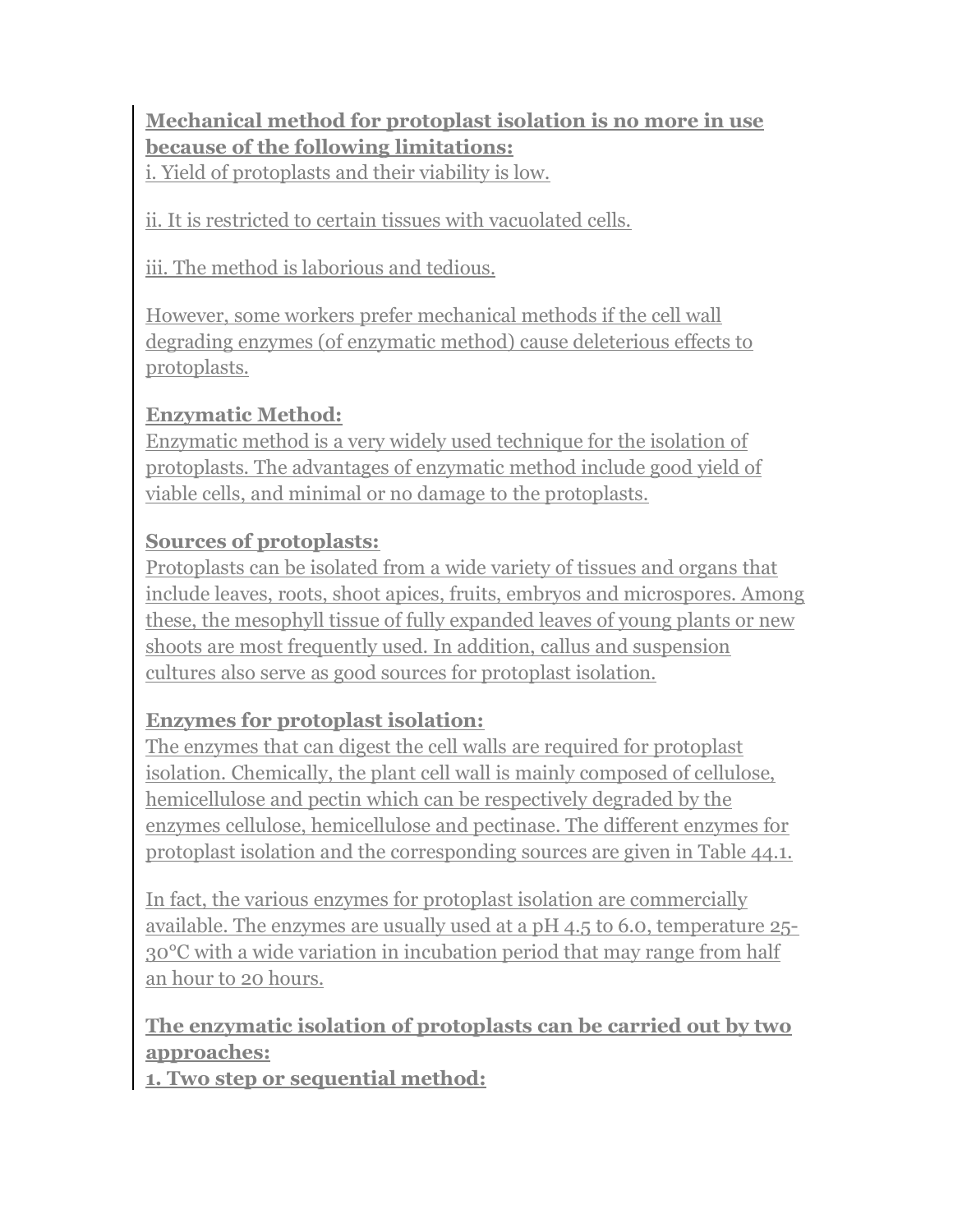The tissue is first treated with pectinase (macerozyme) to separate cells by degrading middle lamella. These free cells are then exposed to cellulose to release protoplasts. Pectinase breaks up the cell aggregates into individual cells while cellulose removes the cell wall proper.

#### 2. One step or simultaneous method:

This is the preferred method for protoplast isolation. It involves the simultaneous use of both the enzymes — macerozyme and cellulose.

#### Isolation of protoplasts from leaves:

Leaves are most commonly used, for protoplast isolation, since it is possible to isolate uniform cells in large numbers.

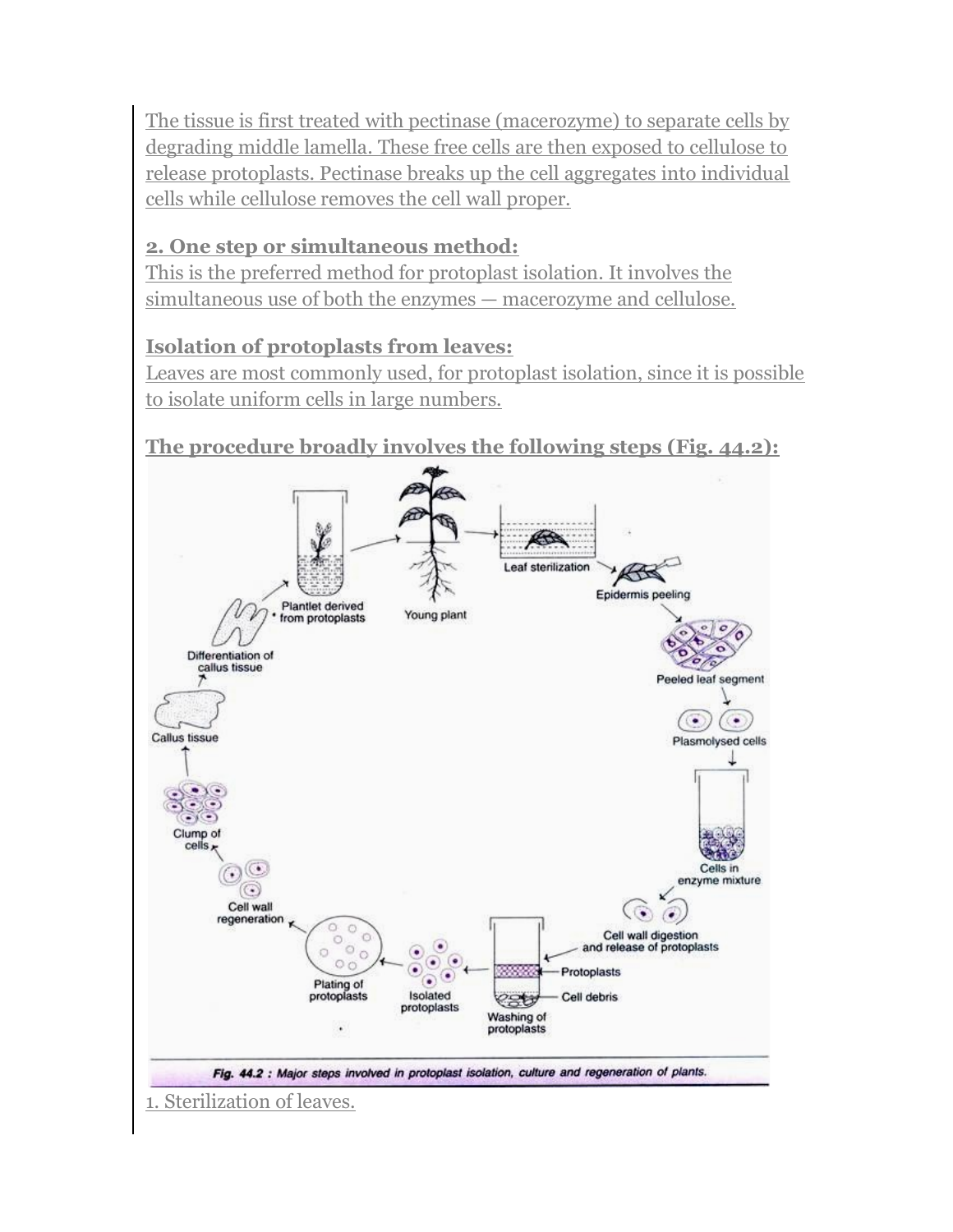- 2. Removal of epidermal cell layer.
- 3. Treatment with enzymes.
- 4. Isolation of protoplasts.

Besides leaves, callus cultures and cell suspension cultures can also be used for the isolation of protoplasts. For this purpose, young and actively growing cells are preferred.

#### Purification of protoplasts:

The enzyme digested plant cells, besides protoplasts contain undigested cells, broken protoplasts and undigested tissues. The cell clumps and undigested tissues can be removed by filtration. This is followed by centrifugation and washings of the protoplasts. After centrifugation, the protoplasts are recovered above Percoll.

#### Viability of protoplasts:

It is essential to ensure that the isolated protoplasts are healthy and viable so that they are capable of undergoing sustained cell divisions and regeneration.

There are several methods to assess the protoplast viability: 1. Fluorescein diacetate (FDA) staining method—The dye accumulates inside viable protoplasts which can be detected by fluorescence microscopy.

2. Phenosafranine stain is selectively taken up by dead protoplasts (turn red) while the viable cells remain unstained.

3. Exclusion of Evans blue dye by intact membranes.

4. Measurement of cell wall formation—Calcofluor white (CFW) stain binds to the newly formed cell walls which emit fluorescence.

5. Oxygen uptake by protoplasts can be measured by oxygen electrode.

6. Photosynthetic activity of protoplasts.

7. The ability of protoplasts to undergo continuous mitotic divisions (this is a direct measure).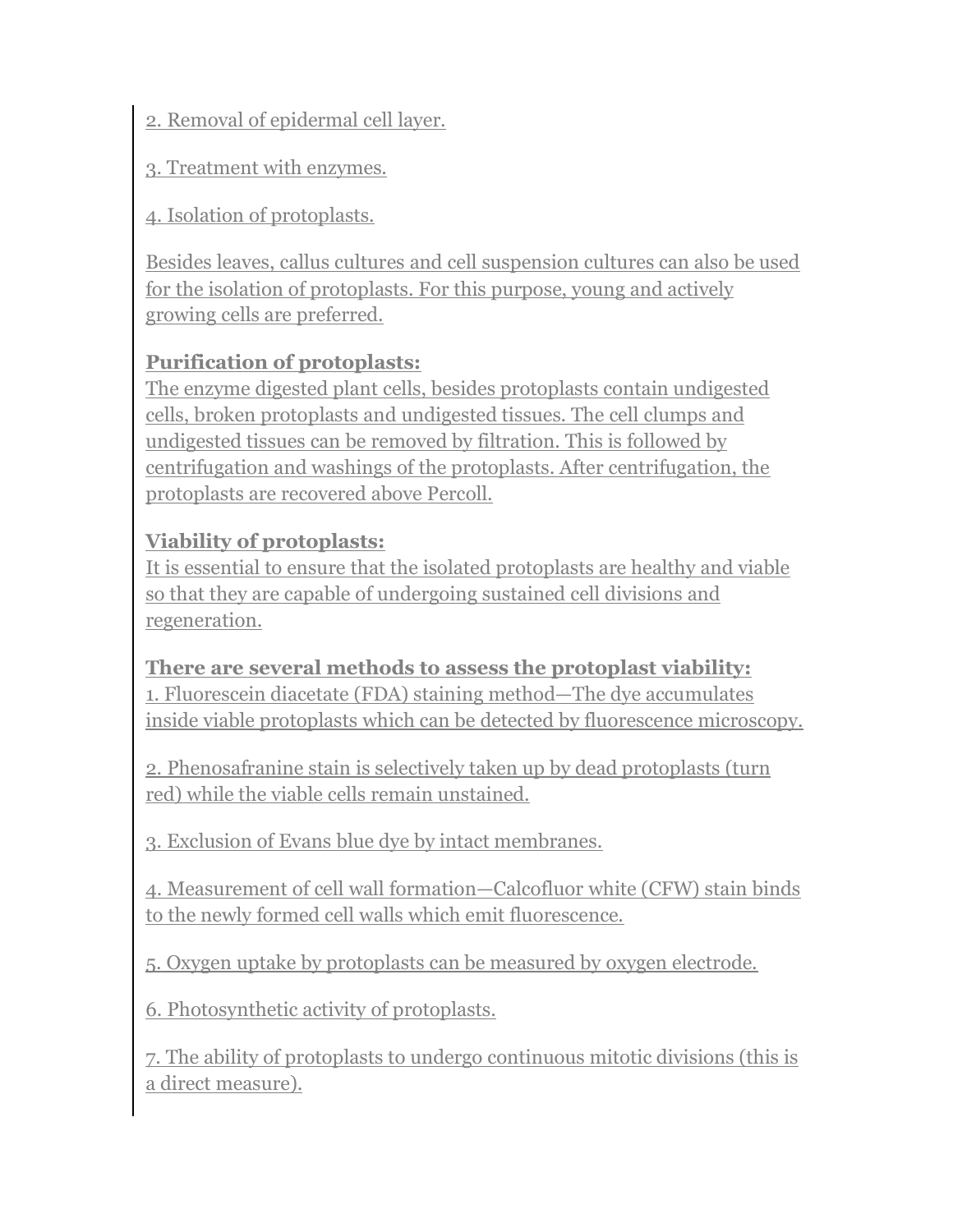## Culture of Protoplasts:

The very first step in protoplast culture is the development of a cell wall around the membrane of the protoplast. This is followed by the cell divisions that give rise to a small colony. With suitable manipulations of nutritional and physiological conditions, the cell colonies may be grown continuously as cultures or regenerated to whole plants. Protoplasts are cultured either in semisolid agar or liquid medium. Sometimes, protoplasts are first allowed to develop cell wall in liquid medium, and then transferred to agar medium.

## Agar culture:

Agarose is the most frequently used agar to solidify the culture media. The concentration of the agar should be such that it forms a soft agar gel when mixed with the protoplast suspension. The plating of protoplasts is carried out by Bergmann's cell plating technique .In agar cultures, the protoplasts remain in a fixed position, divide and form cell clones. The advantage with agar culture is that clumping of protoplasts is avoided.

## Liquid culture:

## Liquid culture is the preferred method for protoplast cultivation for the following reasons:

1. It is easy to dilute and transfer.

2. Density of the cells can be manipulated as desired.

3. For some plant species, the cells cannot divide in agar medium, therefore liquid medium is the only choice.

4. Osmotic pressure of liquid medium can be altered as desired.

## Culture Media:

The culture media with regard to nutritional components and osmoticum are briefly described.

## Nutritional components:

In general, the nutritional requirements of protoplasts are similar to those of cultured plant cells (callus and suspension cultures). Mostly, MS and B5 media with suitable modifications are used.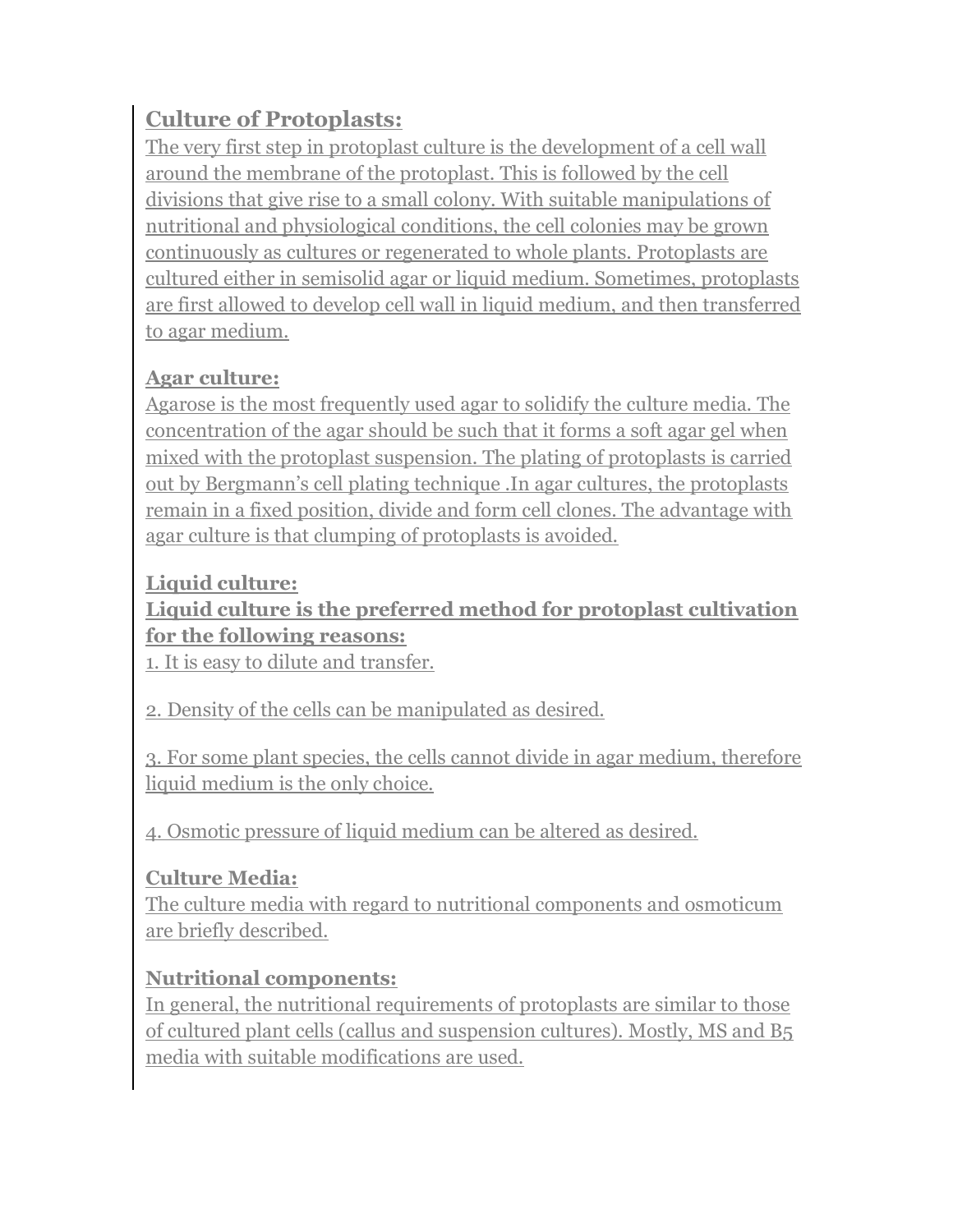### Some of the special features of protoplast culture media are listed below:

1. The medium should be devoid of ammonium, and the quantities of iron and zinc should be less.

2. The concentration of calcium should be 2-4-times higher than used for cell cultures. This is needed for membrane stability.

3. High auxin/kinetin ratio is suitable to induce cell divisions while high kinetin/auxin ratio is required for regeneration.

4. Glucose is the preferred carbon source by protoplasts although a combination of sugars (glucose and sucrose) can be used.

5. The vitamins used for protoplast cultures are the same as used in standard tissue culture media.

### Osmoticum and osmotic pressure:

Osmoticum broadly refers to the reagents/ chemicals that are added to increase the osmotic pressure of a liquid.

The isolation and culture of protoplasts require osmotic protection until they develop a strong cell wall. In fact, if the freshly isolated protoplasts are directly added to the normal culture medium, they will burst.

Thus, addition of an osmoticum is essential for both isolation and culture media of protoplast to prevent their rupture. The osmotica are of two types — non-ionic and ionic.

## Non-ionic osmotica:

The non-ionic substances most commonly used are soluble carbohydrates such as mannitol, sorbitol, glucose, fructose, galactose and sucrose. Mannitol, being metabolically inert, is most frequently used.

## Ionic osmotica:

Potassium chloride, calcium chloride and magnesium phosphate are the ionic substances in use to maintain osmotic pressure. When the protoplasts are transferred to a culture medium, the use of metabolically active osmotic stabilizers (e.g., glucose, sucrose) along with metabolically inert osmotic stabilizers (mannitol) is advantageous. As the growth of protoplasts and cell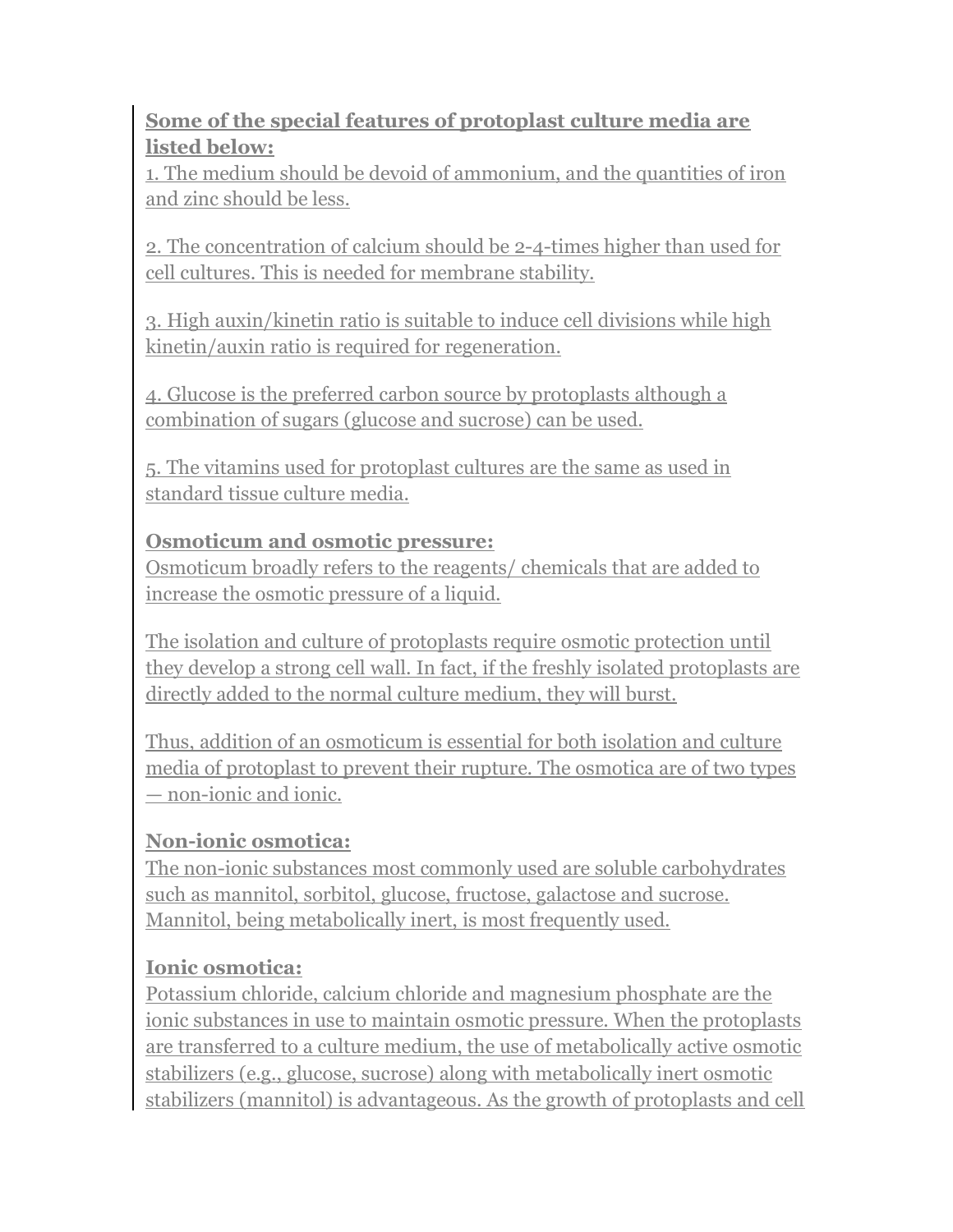wall regeneration occurs, the metabolically active compounds are utilized, and this results in the reduced osmotic pressure so that proper osmolarity is maintained.

#### Culture Methods:

The culture techniques of protoplasts are almost the same that are used for cell culture with suitable modifications. Some important aspects are briefly given.

#### Feeder layer technique:

For culture of protoplasts at low density feeder layer technique is preferred. This method is also important for selection of specific mutant or hybrid cells on plates. The technique consists of exposing protoplast cell suspensions to X-rays (to inhibit cell division with good metabolic activity) and then plating them on agar plates.

#### Co-culture of protoplasts:

Protoplasts of two different plant species (one slow growing and another fast growing) can be co- cultured. This type of culture is advantageous since the growing species provide the growth factors and other chemicals which help in the generation of cell wall and cell division. The co-culture method is generally used if the two types of protoplasts are morphologically distinct.

## Micro drop culture:

Specially designed dishes namely cuprak dishes with outer and inner chambers are used for micro drop culture. The inner chamber carries several wells wherein the individual protoplasts in droplets of nutrient medium can be added. The outer chamber is filled with water to maintain humidity. This method allows the culture of fewer protoplasts for droplet of the medium.

## Regeneration of Protoplasts:

Protoplast regeneration which may also be regarded as protoplast development occurs in two stages:

1. Formation of cell wall.

2. Development of callus/whole plant.

Formation of cell wall: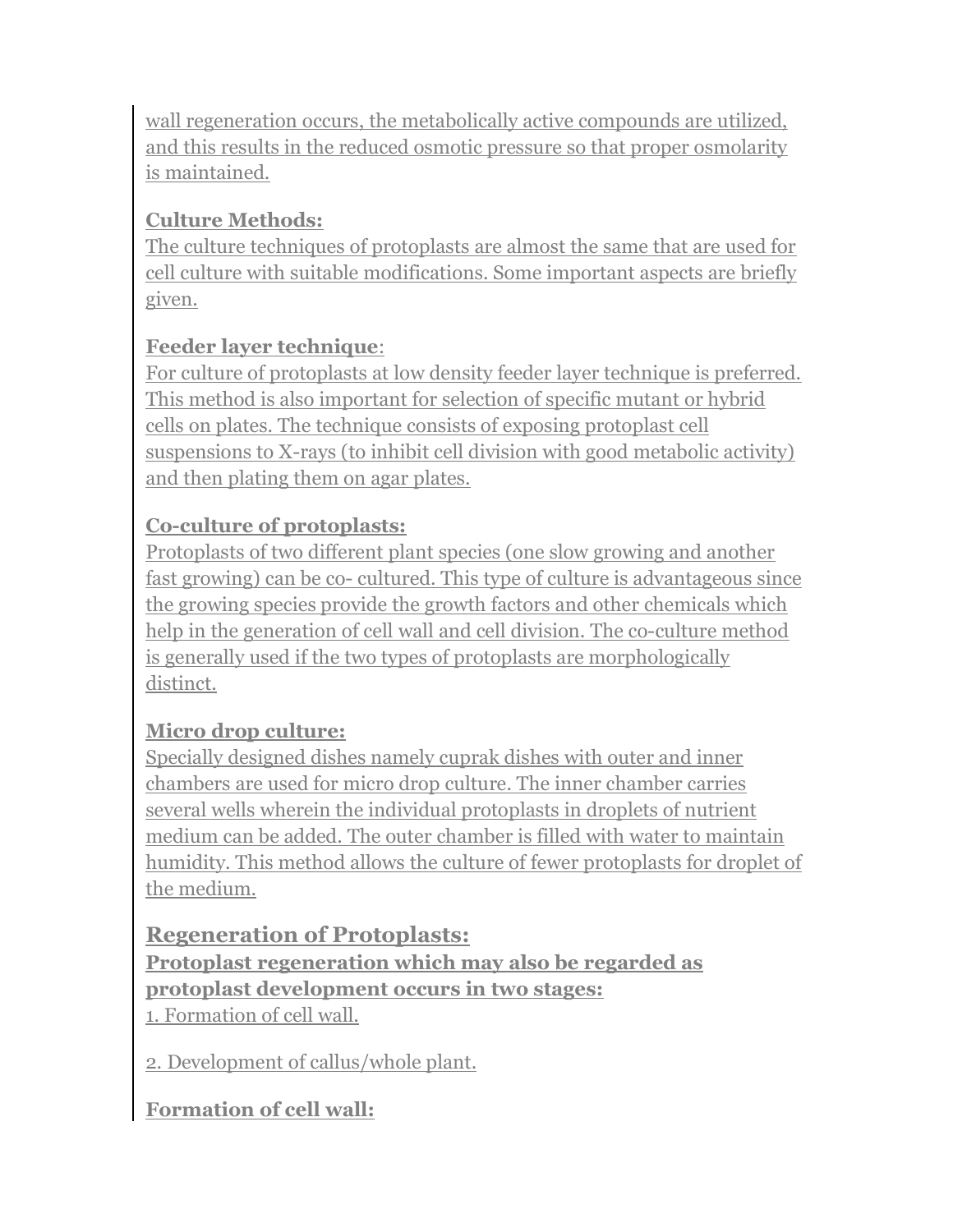The process of cell wall formation in cultured protoplasts starts within a few hours after isolation that may take two to several days under suitable conditions. As the cell wall development occurs, the protoplasts lose their characteristic spherical shape. The newly developed cell wall by protoplasts can be identified by using calcofluor white fluorescent stain.

The freshly formed cell wall is composed of loosely bound micro fibrils which get organized to form a typical cell wall. This process of cell wall development requires continuous supply of nutrients, particularly a readily metabolised carbon source (e.g. sucrose).

Cell wall development is found to be improper in the presence of ionic osmotic stabilizers in the medium. The protoplasts with proper cell wall development undergo normal cell division. On the other hand, protoplasts with poorly regenerated cell wall show budding and fail to undergo normal mitosis.

### Development of Callus/whole Plant:

As the cell wall formation around protoplasts is complete, the cells increase in size, and the first division generally occurs within 2-7 days. Subsequent divisions result in small colonies, and by the end of third week, visible colonies (macroscopic colonies) are formed. These colonies are then transferred to an osmotic-free (mannitol or sorbitol-free) medium for further development to form callus.

With induction and appropriate manipulations, the callus can undergo organogenic or embryo genic differentiation to finally form the whole plant. A general view of the protoplast isolation, culture and regeneration is represented in Fig. 44.2.

Plant regeneration can be done from the callus obtained either from protoplasts or from the culture of plant organs. There are however, certain differences in these two calluses. The callus derived from plant organs carries preformed buds or organized structures, while the callus from protoplast culture does not have such structures.

The first success of regeneration of plants from protoplast cultures of Nicotiana tabacum was achieved by Takebe et al (in 1971). Since then,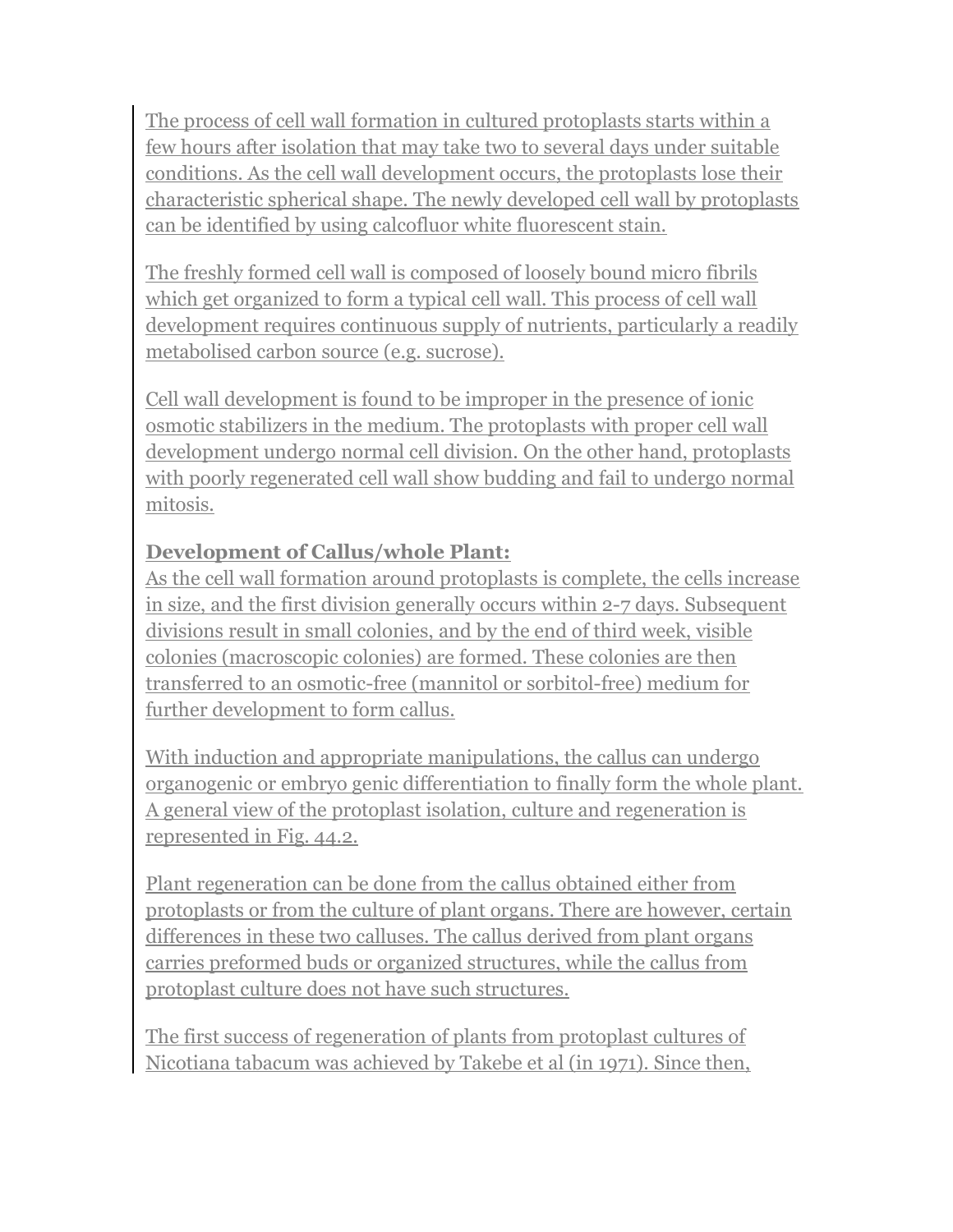#### several species of plants have been regenerated by using protoplasts (Table 44.2).

| Category         | <b>Plant</b> species |
|------------------|----------------------|
| Cereals          | Oryza sativa         |
|                  | Zea mays             |
|                  | Hordeum vulgare      |
| Vegetables       | Cucumis sativus      |
|                  | Brassica oleracea    |
|                  | Capsicum annuum      |
| Woody trees      | Larix eurolepsis     |
|                  | Coffea canephora     |
|                  | Prunus avium         |
| Ornamentals      | Rosa sp              |
|                  | Chrysanthernum sp    |
|                  | Pelargonium sp       |
| Tubers and roots | Beta vulgaris        |
|                  | Ipomoca batatas      |
| Oil crops        | Helianthus annuces   |
|                  | Brassica napus       |
| Legumes          | Glycine max          |

#### Sub-Protoplasts:

The fragments derived from protoplasts that do not contain all the contents of plant cells are referred to as sub-protoplasts. It is possible to experimentally induce fragmentation of protoplasts to form subprotoplasts. This can be done by application of different centrifugal forces created by discontinuous gradients during centrifugation. Exposure of protoplasts to cytochalasin B in association with centrifugation is a better approach for fragmentation of protoplasts.

#### There are three types of sub-protoplasts (Fig. 44.3):



Fig. 44.3 : A diagrammatic representation of fragmentation of protoplast to form sub-protoplasts (cytoplasts and miniprotoplasts)

1. Mini-protoplasts: